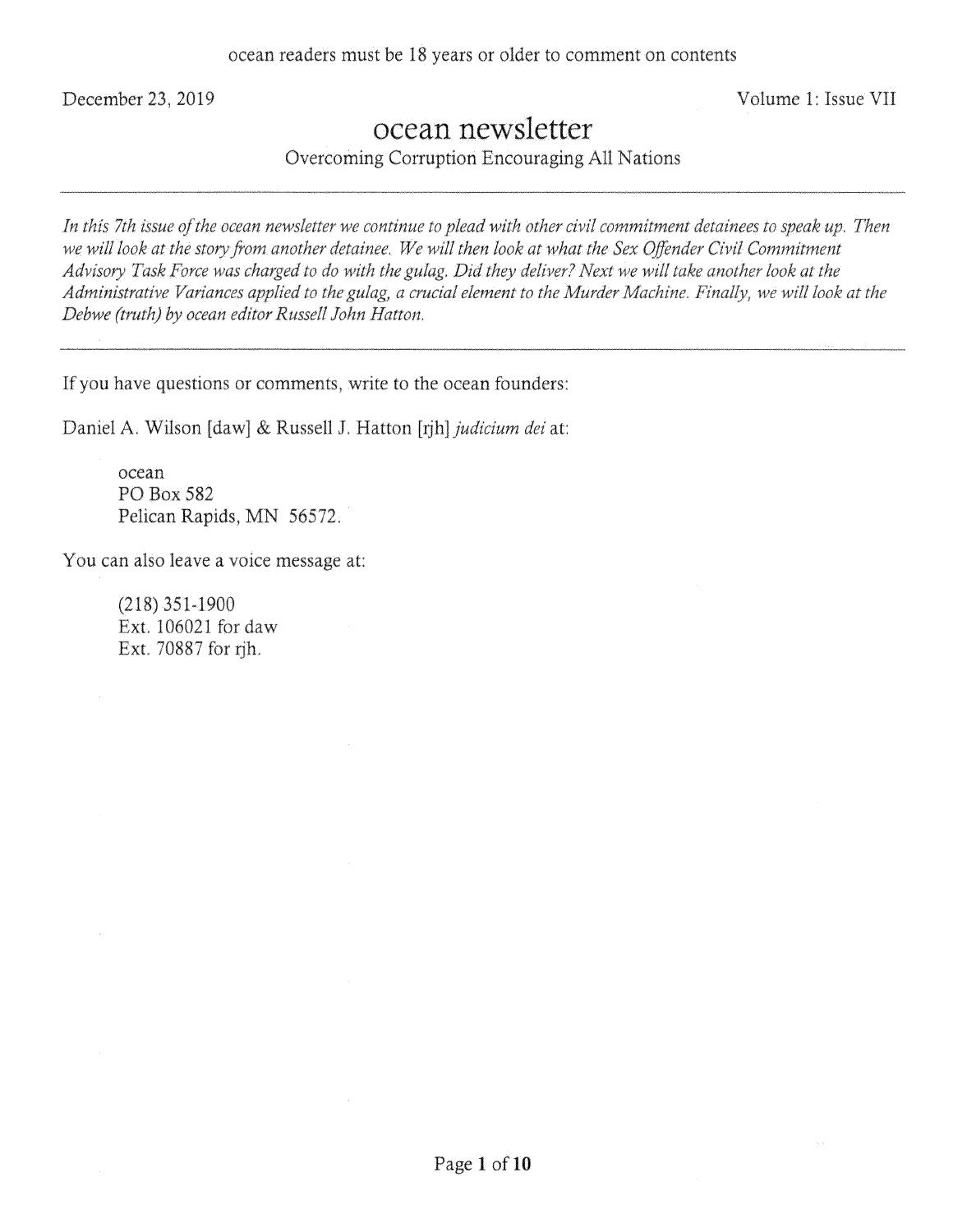# $\mathbf{k}$  A Call to Arms!  $\mathbf{k}$

### ocean pleads with other civil commitment detainees to speak up.

On December 11, 2019 the Executive Director of msop came to talk about Provisional Discharge (PD). Obviously, there will be many restrictions for those released on PD. For those that don't know, PD is basically parole. Currently 23 out of 731 detainees are on PD. This is an improvement because in the first 20 years of msop's existence, there were none. Things are slowly changing, but work still needs to be done. Oh, in case you're wondering, none of those offenders on PD have reoffended.

I [DW] think it was a positive Meeting. First of all we learned that Ms. Johnston is trying to get funding from the Minnesota legislature for 50 beds in St. Peter. She has tried this for the past 4 years. However, this year DHS has a new commissioner and more importantly, our new governor has expressed support for detainee reintegration. If we do get the 50 beds, this will help detainees move forward. There is currently a bottle neck effect where the Moose Lake cite has many CPS approved guys waiting to be moved to St. Peter where they can begin working though the last stages of treatment and into society. This will lighten the pressure at the front of the line, allowing other detainees room to also move forward—or at least this is my theory.

The point is this: ocean has taken every opportunity to champion for this cause. We are part of this solution. I say this brazenly to convince others to join the fight. But the fight is not against msop, or the government, or your clinician. It is against your fears, "what's the use, they are going to do what they want?" is the common response. But this is a lie rooted in fear. For those in ocean, this is absolutely intolerable. Anyone with that mindset is not only wrong, they are a part of the problem. However, for those willing to be bold and courageous, we welcome you.

Having sad that, we all have fears. I do too. But courage is not lack of fear, it is action despite of it. I was just telling Russ how afraid I am to speak in public, but I do it every chance I get because I know my voice is my most valuable tool for change. I hate doing it, but as a DROP in this ocean, I have a duty to stand for what I believe and speak up when given the opportunity.

When I got up in the community meeting last week to tell my peers to attend the meeting with Nancy Johnston, I tried to be positive, while telling the truth: not easy. I later spoke to a clinician about what I said and she told me to try to be more "positive." Anyone who has been in treatment very long will hear this word thrown around a lot. I told her that I don't really consider whether I am being "positive" or "negative" but rather whether I am being "true" or "false." This is how I chose my battles. If I can preserve another's emotions, while staying real to my truth, that is the greatest victory I can have today. However honesty is sovereign over positivity.

I hope ocean encourages you to fight with us. But remember, if you want to get *onto* the battle field fighting against oppression, you will need to first get *into* the battle field of your heart and mind, or you'll never win the war. [DW]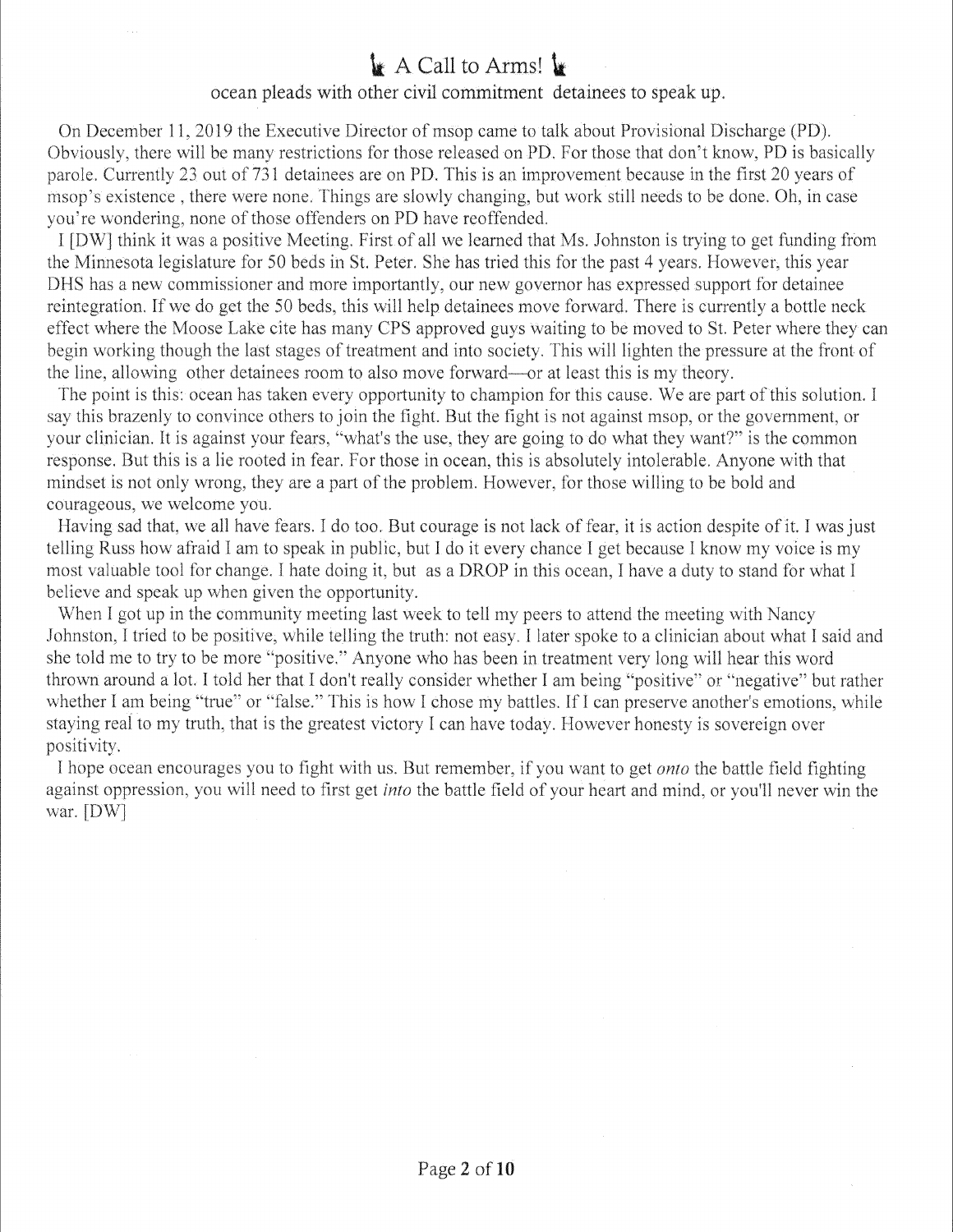### Detainee Interviews:

If the state authorities are going to keep us locked up forever, they are at least going to know how we're getting *along. <The term Detainee is more fitting than detainee>* 

The thoughts of a committed man

Here's a story of a journey called: Life.

It starts on a farm; a mouse looked through the crack in the wall to see the farmer and his wife open a package. "What food might this contain?" The mouse wondered. He was devastated to discover it was a mousetrap. Retreating to the farmyard, the mouse proclaimed this warning- "There is a mousetrap in the house! There is a mousetrap in the house!" The chicken clucked and scratched, raised her head and said, "Mr. Mouse, I can tell this is a grave concern to you, but it is of no consequence to me. I cannot be bothered by it."

The mouse turned to the pig and told him "There is a mousetrap in the house! There is a mousetrap in the house!" The pig sympathized, but said, "I am so very sorry, Mr. Mouse, but there is nothing I can do about it but pray. Be assured you are in my prayers."

The mouse turned to the cow and said. "There is a mousetrap in the house! There is a mousetrap in the house!" The cow said "Wow, Mr. Mouse. I'm sorry for you, but it's no skin off my nose." So, the mouse returned to the house, head down and dejected, to face the farmer's mouse trap... alone...

That very night a sound was heard throughout the house, the sound of a mouse trap catching its prey.

The farmer's wife rushed to see what was caught. In the darkness, she did not see it. It was a venomous snake whose tail was caught in the trap. The snake bit the farmer's wife. The farmer rushed her to the hospital. When she came home, she still had a fever.

Everyone knows you treat a fever with fresh chicken soup. So the farmer took his hatchet to the farmyard for the soups main ingredient, chicken.

But his wife's sickness continued. Friends and neighbors come to sit with her around the clock. To feed them the farmer butchered the pig. But, alas, the farmer's wife did not get well.., she died.

So many people came for her funeral that the farmer had the cow slaughtered to provide enough meat for all of them for the funeral luncheon. And the mouse looked upon it all from his crack in the wall with great sadness.

So, the next time you hear someone is facing a problem and you think it doesn't concern you, remember when one of us is threatened, we are all at risk. We are all involved in this journey called life. We must keep an eye out for one another and make an extra effort to encourage one another, you may want to send this story to everyone who has ever helped you out... and let them know how important they are.

Remember, each of us is a vital thread in another person's tapestry. Our lives are woven together for a reason. Live simply, love generously, care deeply, speak kindly, and

Leave the rest to the Creator for we walk by faith and not by sight.

## "Anyway"

People are unreasonable, illogical, and self-centered. Love them anyway. If you do good, people will accuse you of selfish, ulterior motives. Do good anyway If you are successful; you will win false friends and true enemies. Succeed anyway. Honesty and frankness may make you vulnerable. Be honest and frank anyway. What you spent years building may be destroyed overnight. Build anyway. People really need help but may attack you if you help them. Help anyway. Give the world the best you have and you may get kicked in the teeth. Give the world the best you've got anyway!

Sign on the wall of Shishu Bhavan -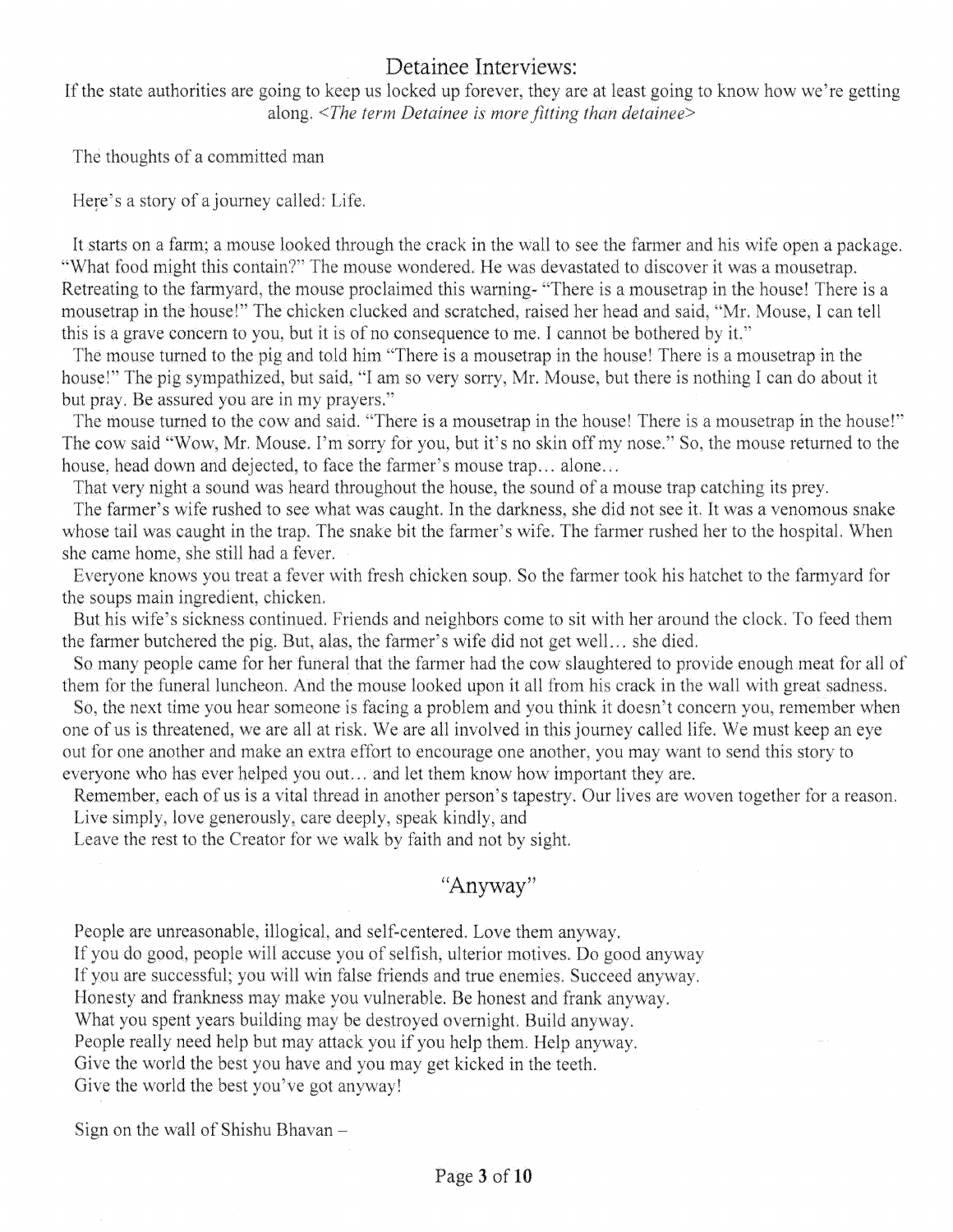# Commissioner Shall Develop Less Restrictive Alternative Programs

On December 2, 2013 a federal court ordered the Sex Offender Civil Commitment Advisory Task Force to be charged with examining certain specific aspects of Minnesota's process for the civil commitment of sex offenders. The Task Force was directed to provide recommended legislative proposals to the Commissioner of Human Services on the following three topics:

A. The civil commitment and referral process for sex offenders;

B. Sex offender civil commitment options that are less restrictive than placement in a secure treatment facility; and

C. The standards and processes for the reduction in custody for civilly committed sex offenders.

After twenty public meetings over a period of 14 months, the Task Force was unanimous in its conclusion that the serious problems that exist in the current program can and should be addressed by legislative actions  $\frac{1}{1}$  that:

(1) rationalize the process,

(2) make it more objective, and

(3) eliminate to the greatest extent possible the influence of politics on commitment, placement and release decisions

With the ultimate goal being the rights of those persons subject to civil commitment proceedings and the interests of the public be better protected.

Commitment decisions are too often all or nothing adjudications. Under current law, all offenders committed to msop are presumptively placed in the highest level of security.

An independent judicial body, one that is not subject to local or other political pressures, should make commitment, transfer, and release decisions.

Perhaps the most significant impediment to effective Less Restrictive Alternatives is the absence of facilities and funding for programs to which offenders can be committed short of a secure facility, or outright release.

Existing law allows a court to commit an individual to a less-restrictive alternative if the individual "establishes by clear and convincing evidence that a less restrictive treatment program is available that is consistent with the patient's treatment needs and the requirements of public safety." Minn. Stat. § 253B. *185,*  subd. 1(d) (2012). However, the lack of programs and facilities makes this provision of limited value.

The Legislative Auditor's March 2011 report highlighted this issue in its findings and recommendations: "Minnesota lacks reasonable alternatives to commitment at a high security facility." (p. xi)

 $\Box$  "One problem with Minnesota's commitment process is that it results in an all-or-nothing outcome.

 $\Box$  The decision that prosecutors and judges face is that either a sex offender is civilly committed in an expensive, high security facility, or the offender is released to the community, sometimes with no supervision if he has served his complete prison sentence." (p. 42)

El "Minnesota may be committing some sex offenders who could be treated and supervised in other less costly settings."  $(p. 43)$ 

The Legislature must provide adequate funding for less secure residential facilities, group homes, outpatient facilities, and treatment programs. The Legislature must ensure that such facilities and programs are operational within a reasonable period of time.

The Department of Corrections, the Department of Human Services, prosecutors, the courts, and persons subject to the commitment process must have full ability to access these Less Restrictive Alternatives. To the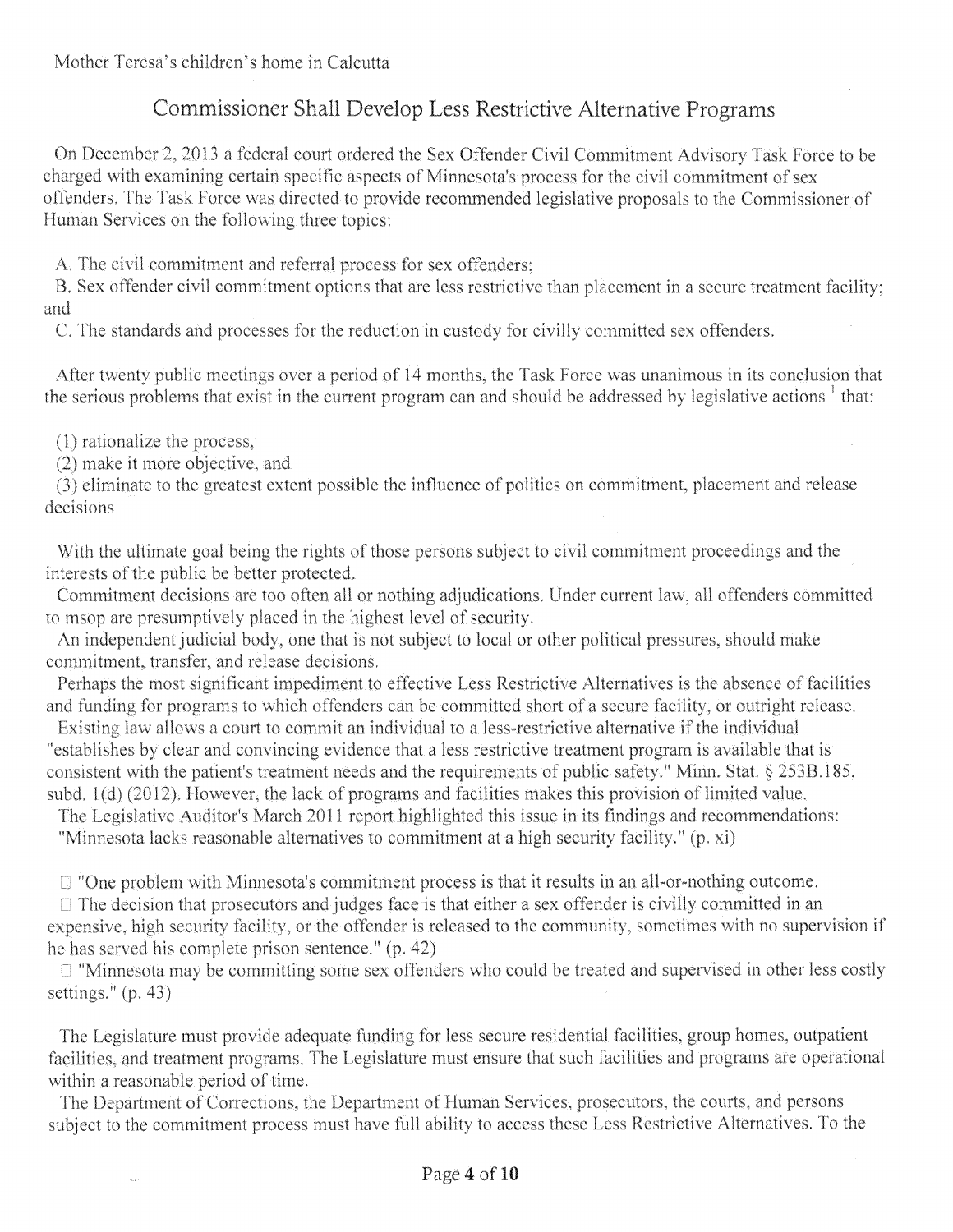extent that any of the current statutory or regulatory laws are obstacles to Less Restrictive Alternatives, appropriate legislative changes should be made.

Less Restrictive Alternatives must ensure public safety. The Legislature should provide for increased resources for public education regarding the rehabilitative aspects of such programs and the provisions for public safety.

The Legislature should provide for geographic distribution of Less Restrictive Alternative facilities and programs to serve the entire state through regional, multi-provider and other collaborative programs. The Legislature must consider how local government ordinances, resolutions, or similar laws which have the effect of limiting, excluding, or impeding the siting of Less Restrictive Alternative facilities or programs for civilly committed sex offenders should be dealt with when they conflict with the establishment of a statewide plan for Less Restrictive Alternatives.

The Commissioner shall develop Less Restrictive Alternative programs and facilities throughout the state after due consideration of the population of offenders to be served, the number of facilities and different programs necessary to serve that population, the expressed desire of the Legislature that facilities not be unduly concentrated, and the financial impact of programs and facilities providing overlapping services.

Certification and licensing of programs and facilities granted by either the Department of Human Services or the Department of Corrections shall be honored by both departments.

The Commissioner shall enter into contracts with governmental and nongovernmental entities and organizations agreeing to provide housing, supervision, and treatment of civilly committed sex offenders outside of secure

treatment facilities.

The Commissioner may request proposals on an ongoing basis.

### **Footnotes**

https://edocs.dhs.state.mn.us/Ifserver/Public/DHS-6641 -ENG.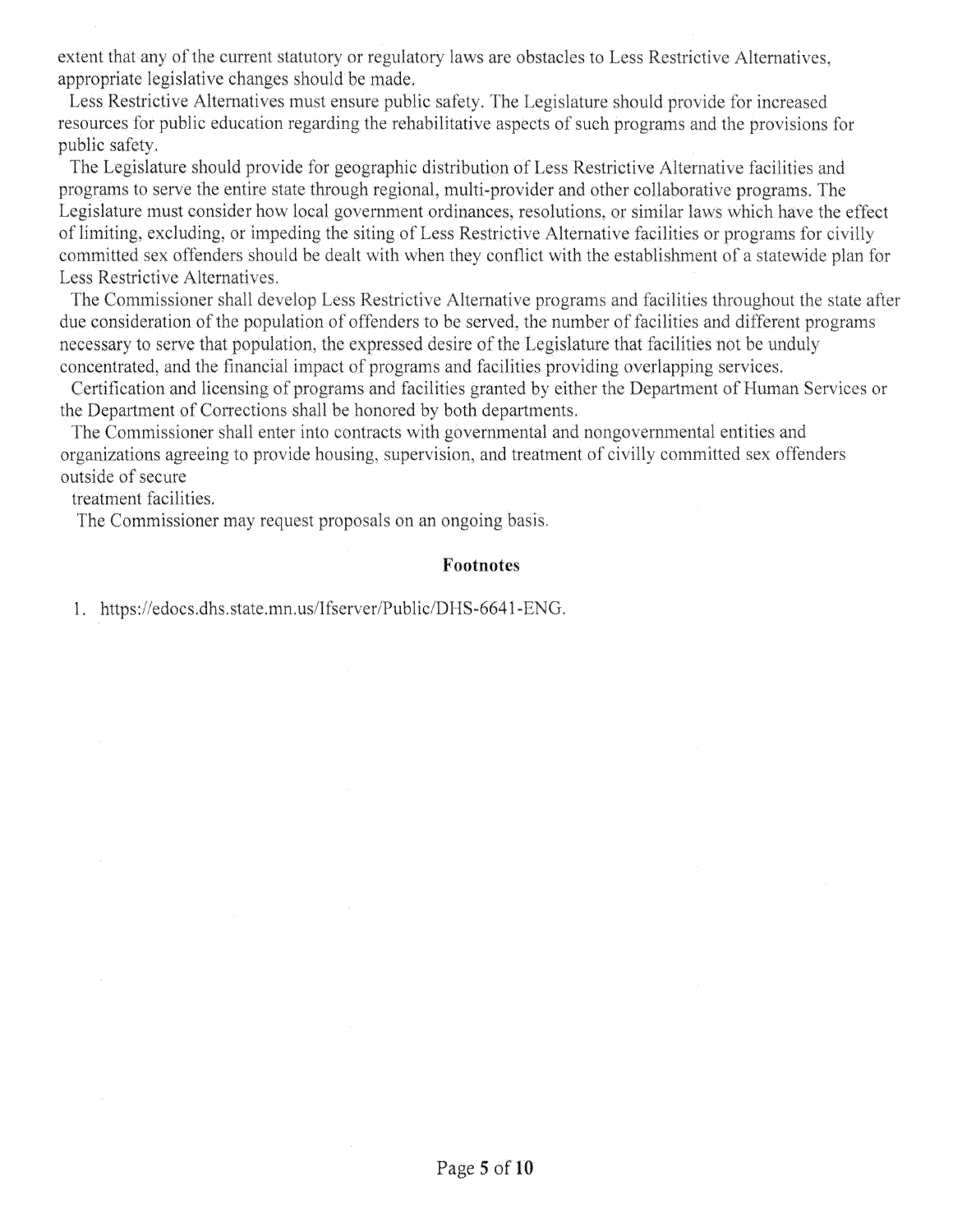### So What's the Big Deal about the Variances? A Summary of the Ocean Article: Creating Civil Commitment Chaos.

Note: Some citations were omitted in this article because they are in the original document: *Creating Civil Commitment Chaos,* by msop lawyers in collaboration with ocean

msop clients should not have to sift through legal jargon and political bureaucracy to understand the laws that govern their treatment. However, we are compelled to try. In this article we are going to explain how msop circumvents the law to keep people committed, even if the person does not have a mental illness. However, in their attempt to sidestep the law to hold as many human beings, for as long as possible, msop has turned a simple issue chaotic. Be patient with us while we explain the msop scheme, and attempt to shed light on how complex msop has become.

The msop does not use the same Medical Model approach to treating their clients, as the courts did for their decision to commit them. It's like a court ordering someone to attend AA meetings. The person is brought to a building that says "AA Meetings" on the side of the building. They go in, get a cup of coffee, sit down at the meeting and start listening. After only a few minutes, someone starts talking about how Winston's desire for social justice compels him to seek a life of freedom, despite the Big Brother party agenda... That's when the person realizes there at a book club meeting—not AA. "Oh, no big deal" They think. "I'll just leave and go to the right place." That's when they realize that they are not allowed to leave and the worst part: no one will listen to them screaming, "I'm in the wrong place!"

"Court in, court out" is the msop mantra. However, it should change to "Court in-20 year book club—Court out." what's the book club have to do with it? Nothing. That's the problem. When clients go back to court, they find themselves talking a language the court cannot understand, because the client never received treatment for their "illness." But here is where it gets even crazier: they never had an illness.

Minnesota tax payers spent \$118,000,000 million in fiscal year 2019 on a treatment that msop is not licensed to provide. msop is licensed to provide treatment, "...subject to the standards of Chapter 245A and Minnesota Rules, part 9515.3000 to 9515.3110." <sup>2</sup> Meaning these are the standards MSOP is required to follow when they administer treatment to their clientele. However, there is a law in Minnesota that allows the DHS commissioner to depart from the rules that govern msop. This departure is called a "variance." A variance is like a waiver that allows the license holder to so something other than what the license would normally permit.  $3$ 

In 2005 msop applied for a "permanent variance" to Minnesota Rule 9515.3030 subpart 2. The rule states, "A psychiatrist must evaluate each person within three working days after the person is admitted and reevaluate each person at least annually." A permanent variance is restricted to protect detainees from being negatively affected by these changes. For instance, a permanent variance, "...cannot compromise the qualifications of staff to provide services..." However, with the variance that alters Minnesota rule 9515.3030 subpart 2, msop no longer has to allow psychiatrists to evaluate detainees. Instead, msop can use either a "licensed mental health professional" or a *"licensed-eligible* psychologist." Although the variance is "...compromising the qualifications of staff..." msop never gave a time limit for it and has renewed it repeatedly throughout the years. The variance has remained in effect since 2005.

Not all msop detainees need treatment. Minnesota Rule 9515.3030 subpart 2 is governed by a particular Minnesota law, and must reflect the intent of that law. The law that governs the rule states, in relevant part, "The commissioner shall establish an evaluation process to measure outcomes and behavioral changes as a result of treatment compared with incarceration without treatment, to determine the values, if any, of treatment in protecting the public."<sup>4</sup> This law tells us that it is not necessary to provide treatment to all detainees. Some will need it. Some will not. In addition, the law that governs a detainee's discharge from msop says if a detainee "...is no longer in need of treatment..." he must be released. <sup>5</sup> However, without each detainee getting evaluated by a psychiatrist, there is no way to know who no longer needs treatment.

One particular variance allows a "licensed mental health professional" or a *"licensed-eligible* psychologist" to do assessments. But neither is a psychiatrist who is able to identify mental illness.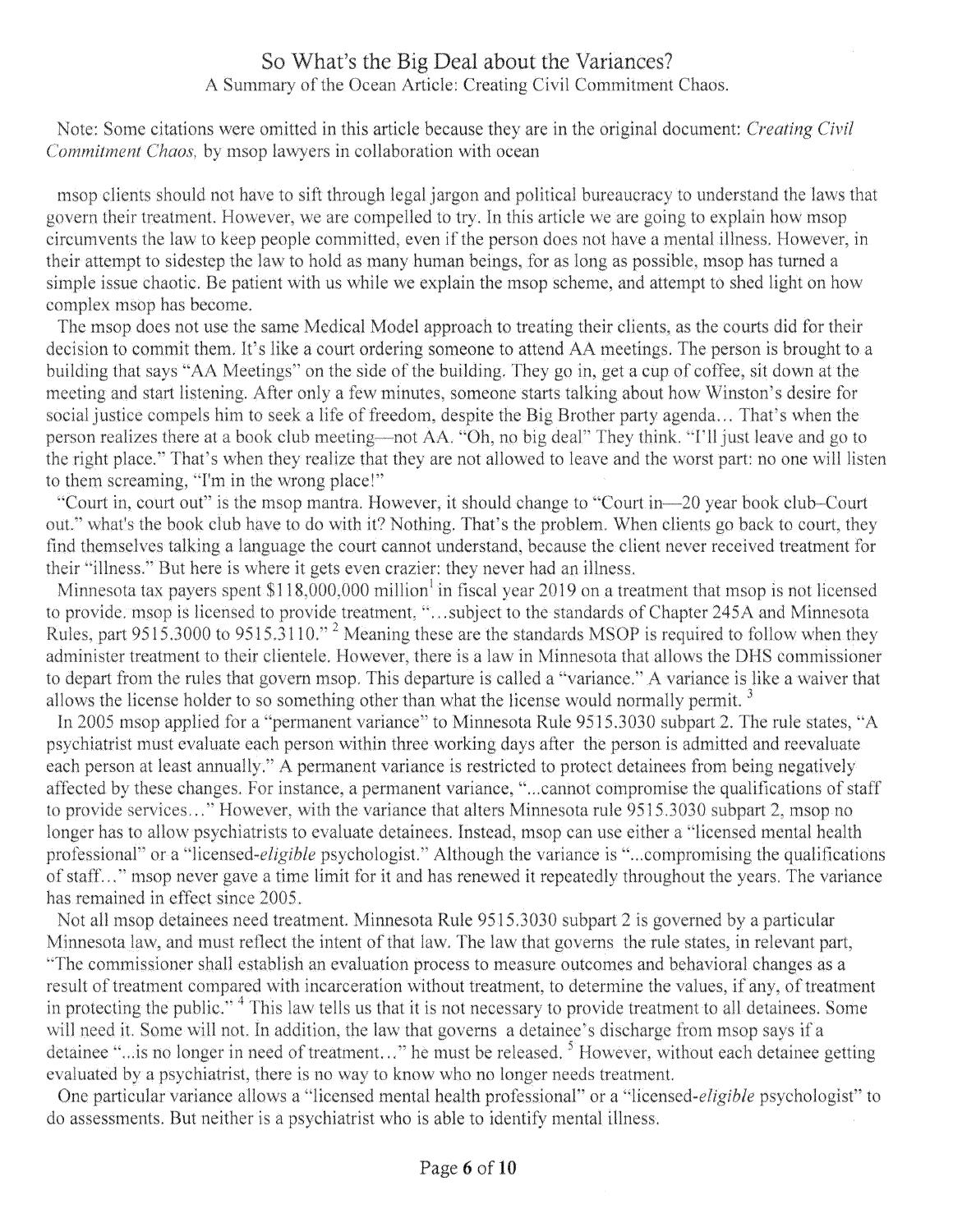The Minnesota Judiciary has consistently ruled that a person must have a "mental illness" to be committed to msop. A "Person who is mentally ill" is defined by Minnesota law as "...any person who has an organic disorder of the brain or a substantial psychiatric disorder..." which is often demonstrated by "... a *recent* attempt or threat to physically harm self of others..." 6 In addition, the DSM-5—used by psychiatrists to diagnose mental illness—requires that an individual display a *"current* presentation" of mental illness for the detainee to get branded with a diagnosis. For sexual disorders, "current presentation" is within 6 months. In other words, if the detainee has not shown any signs of mental illness, as described by the DSM-5, then he is in remission, and must be released.

*Mental* illness is a *medical* issue in the same way the *illness* of cancer is a *medical* issue. Do you go to a medical doctor to get chemotherapy for a cancer you *used* to have? No. You would only get chemo if you *currently* have cancer. In this way, *medical* illness is no different than *mental* illness. For someone to get civilly committed in Minnesota, a court has to find that the person is "mentally ill." According to Minnesota law, these individuals must go to a facility that, " $\dots$  is consistent with the persons treatment needs..."

So what kind of treatment does the detainee need? Well, they clearly need a type of treatment that addresses the clients *current* and *recent* behaviors. Therefore, an evaluation by a psychiatrist is in order. The reason is simple: a psychologist looks at past behaviors to conclude whether or not commitment is necessary. But a psychiatrist look at *recent* behaviors to determine whether the detainee must be released. Therefore, the kind of treatment that would be "...consistent with the persons treatment needs..." would be a treatment provided by a psychiatrist. A "licensed mental health professional" or a "licensed-eligible psychologist" cannot provide adequate treatment to the msop client.

What was originally a straight forward rule is now two pages of confusion. The qualifications of staff were compromised by the variance which substituted a psychiatrist for multiple clinical staff. Now, if the detainees thought to have a mental illness, his case may be addressed by one of 11 different clinical staff, each with a different set of credentials. None of these staff persons are psychiatrists. If a psychiatrist does ever get involved with a detainees case, it could take up to 19 days after admission for the psychiatrist just to *review* the detainees record, if they ever do at all. When msop replaced the psychiatrist, they settled for a "licensed mental health professional" or a *"licensed-eligible* psychologist." This change made it impossible for detainees to receive the type of quality treatment they need. A psychologist is trained to look at past issues and behaviors—the same issues and behaviors used to determine the detainees initial commitment—and use them to consider continued commitment. The result: hundreds of Minnesotans remain unlawfully detained because it is impossible to treat the unique clientele of msop with a treatment model that does not abide by the rules of the license.

Many of the laws used to govern msop are the same laws used to govern hospitals in Minnesota. However, Clinical Director of msop, Jannine Herbert, gave testimony of March *5,* 2015 before The Honorable Donovan Frank, and explained that the msop has not been a hospital since at least 2008. In fact, according to Mrs. Herbert, msop is a "treatment program" that deals with folks who are "not sick." In addition, one of the variances states, "The vast majority of patients committed to the Minnesota Sex Offender Program do not experience symptoms of mental illness that requires psychiatric treatment..." This is a problem because one cannot receive medical care and attention at a facility that does not provide medical services. More importantly, the law requires that in order to lock someone up in a mental institution, they need to have a mental illness.

On December 11, 2019 Ms. Johnston, Executive Director of msop, held a forum for detainees to ask her questions. She told detainees at msop that she had requested funding from the Minnesota legislature to expand the msop program. She was then asked by a detainee if she would be willing to get a psychiatrist to evaluate the entire msop population, potentially finding hundreds of detainees ready for discharge. The client even referred to the statement made by Eric Janus, Professor of Law at the Mitchell Hamline School of Law, "...over 400 human beings are being held unconstitutionally..." Ms. Johnston said that it is "too expensive" and "out of [her] control" to authorize such evaluations. Another detainee then told her that if she were to ask the DHS commissioner to expire the variance, she likely would. The law would then require Ms. Johnston to hire a licensed psychiatrist to evaluate the msop detainees and the legislature would certainly fund the evaluations, especially if doing so is in the interest of the law. However, Nancy Johnston said that she did not know anything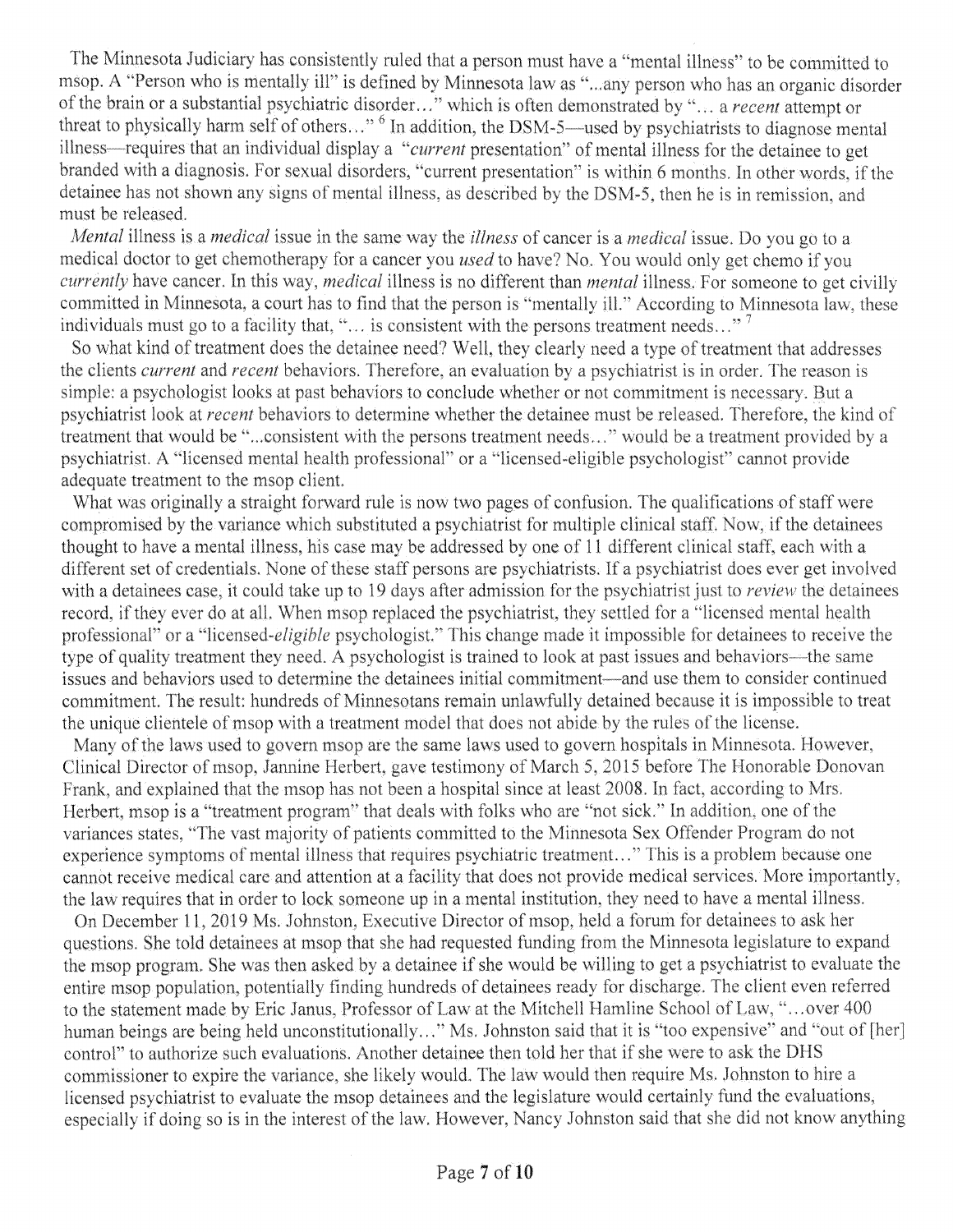about the variances, even though she gave testimony on March 2, 2015, before The Honorable Donovan W. Frank, about them, and she signed the paperwork.

### . . . . . . . . . . . . *. . . . .* . .

ocean is about speaking the Truth, and not afraid of being blunt about it! I've [Russell] listened to guys after the Dec. 11th R.R. show and I hear their desperation, their gullibility to want to believe Ms. Johnston and Mr. Halverson really are doing what they're doing to "help" men in here. All of it was a ploy to present more lies to the governor and legislature. It was like they were giving their presentation to someone else. It's probably the same presentation they've been giving to communities all over Minnesota. A tactic of "let us *convince you* of how "dangerous" these men are so you're afraid of them moving into your community.

At the same time let's try to *convince you* that msop needs legislature to fund 50 more beds for CPS so we can continue to hold them for however long we want to while still committing men who we're really not sure need to be committed to a pseudo-treatment program at the misperception fo providing "medical treatment".  $[DW] [RH]$ 

*"Once social change begins, it cannot be reversed. You cannot uneducate the person who has learned to read. You cannot humiliate the person who feels pride. You cannot oppress the people who are not afraid anymore."* 

#### **Footnotes**

### 1. DHS Website.

- 2. Minnesota Department of Health license.
- 3. Minn. Stat. § *245A.04* Sub. 9 *Variances.*
- 4. Minn. Stat. § 246B.04 RULES; EVALUATION.
- 5. Minn. Stat. § *253D.31* DISCHARGE.
- 6. Minn. Stat. § 25313.02 Subd. 13 (a). *Person who is mentally ill.*
- 7. Minn. Stat. § *253D.07* Subd. 3.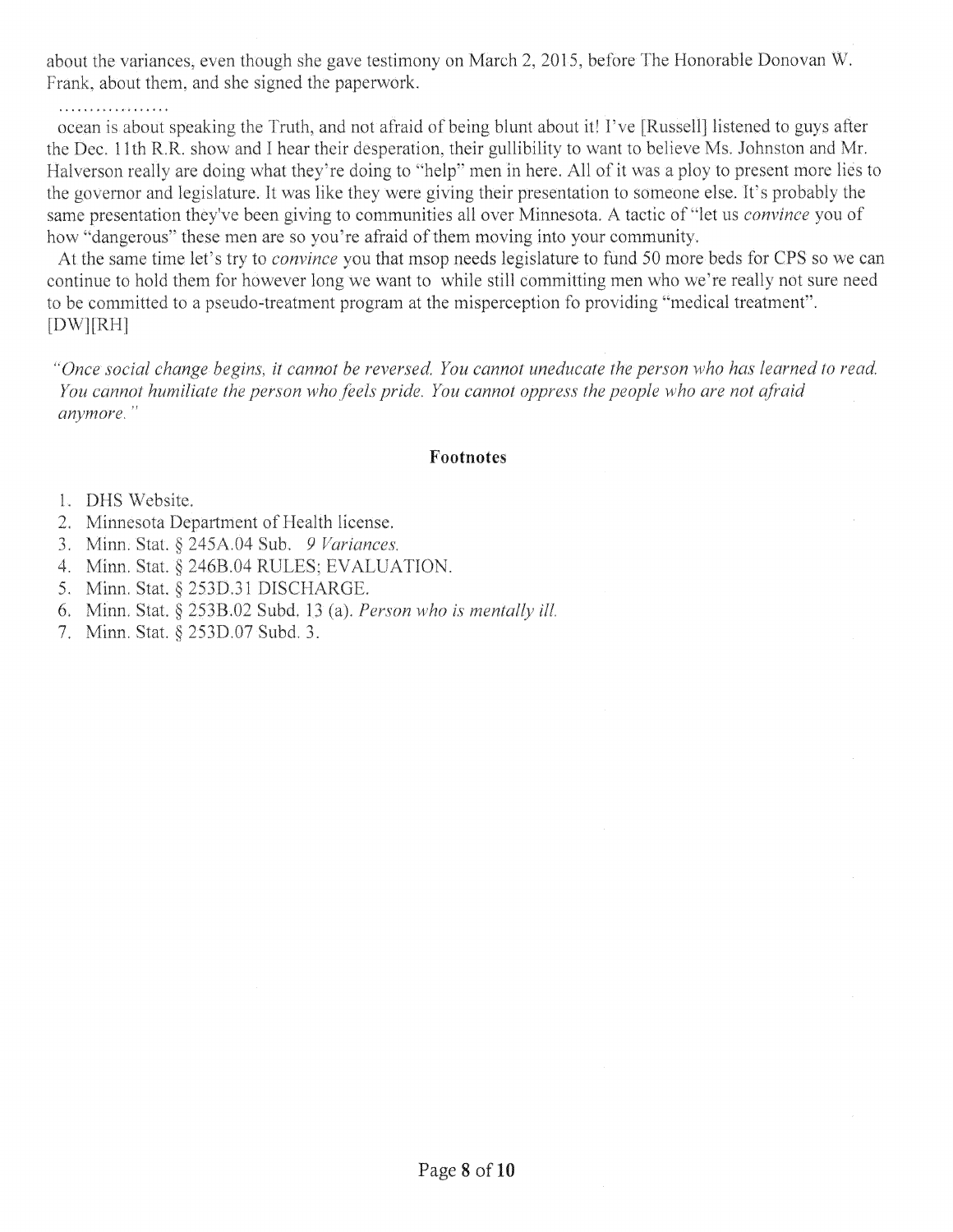## Debwe—Truth

### By Ocean editor Russell J. Hatton

Current msop Director Nancy Johnston and Reintegration Specialist Scott Halverson paid a first time visit, *[1st of its kind in 25 years]* to its secure site in Moose Lake.

It took all I could to sit through that God awful "Reintegration Roadshow."

I maintained an open mind and listened wholeheartedly to every word Nancy and Scott spoke. I could not help but sense that their words were meant for a different population as they tried to convince their audience that they are assuring the public that Minnesota's "Worst of the Worst" are being suspiciously watched every second [while on provisional discharge].

To (indirectly) tell the population that it doesn't matter how many months, years, or decades we have spent in 'their treatment,' once our Provisional Discharge is finally granted—don't worry, you'll have just as long, or the rest of your life, to pretend that you can convince us you can be "trusted."

I felt like standing and taking that microphone and turning to the crowd of men sitting behind me and saying:

*I want to take the time to congratulate all ofyou who are working your ass off to get out of this horrible place and back to your loved ones.* 

*• Jam proud of each and every one ofyou guys and I believe in you.* 

*I believe it is not going to take several more years of "treatment" to get you to understand the harm our choices have caused and to exhibit genuine empathy for everyone qffected.* 

I wanted to stand and say that, but I am not trying to be a martyr. Besides, I have been told I already have a target on my back for the advocacy that I do.

I guess, to be honest, I do have a fear—see I've been a political prisoner in msop going on 13 years. I've witnessed quite a lot. Most of all, I've witnessed how gullible men can be when told pretty, colorful lies. I have nothing but empathy for them.

Because of this gullibility, no collective non-violent resistance has ever been established, nor will it ever be, no matter the violation of human liberty, rights and dignity.

These men are broken, Ms. Johnston. You've taken our hearts, and souls and control almost everyone as if we are the walking dead.

Ms. Johnston, Mr. Halverson, every Minnesota Legislator, Governor Tim Walz, Minnesota Attorney General Keith Ellison... None of you ever have to worry about ever losing your Gravy Train -

the msop.

Why?

Because almost every one of your political detainees *really* doesn't want to leave msop.

Not really when you put such veiled threats of character defamation and societal-political vengeance upon us through unconstitutional and inhumane registry tactics to almost certainly assure failure.

As I said, I've been here going on 13 years. I've never witnessed more broken souls in my life...

Sadly to say, the vast majority are perfectly complacent with the Minnesota tax payers shelling out millions of dollars every year to pay for their stay.

The trauma is, those who are working to get out are victim to the majorities complacency—including myself. Yeah, you'll hear some saying they want to *get out too*, it's a blatant lie because they just want to "fit in with the group."

Honestly their afraid because they may not have known anything else besides institutionalization.

So, no worry's Ms. Johnston, save your breath Mr. Halverson. Don't fret Mr. Ellison, this population is aging and 9 released in *25* years, isn't bad.

Not while your main focus is where you're going to retire away to after you've profited off the alleged "mentally ill." [RJH]